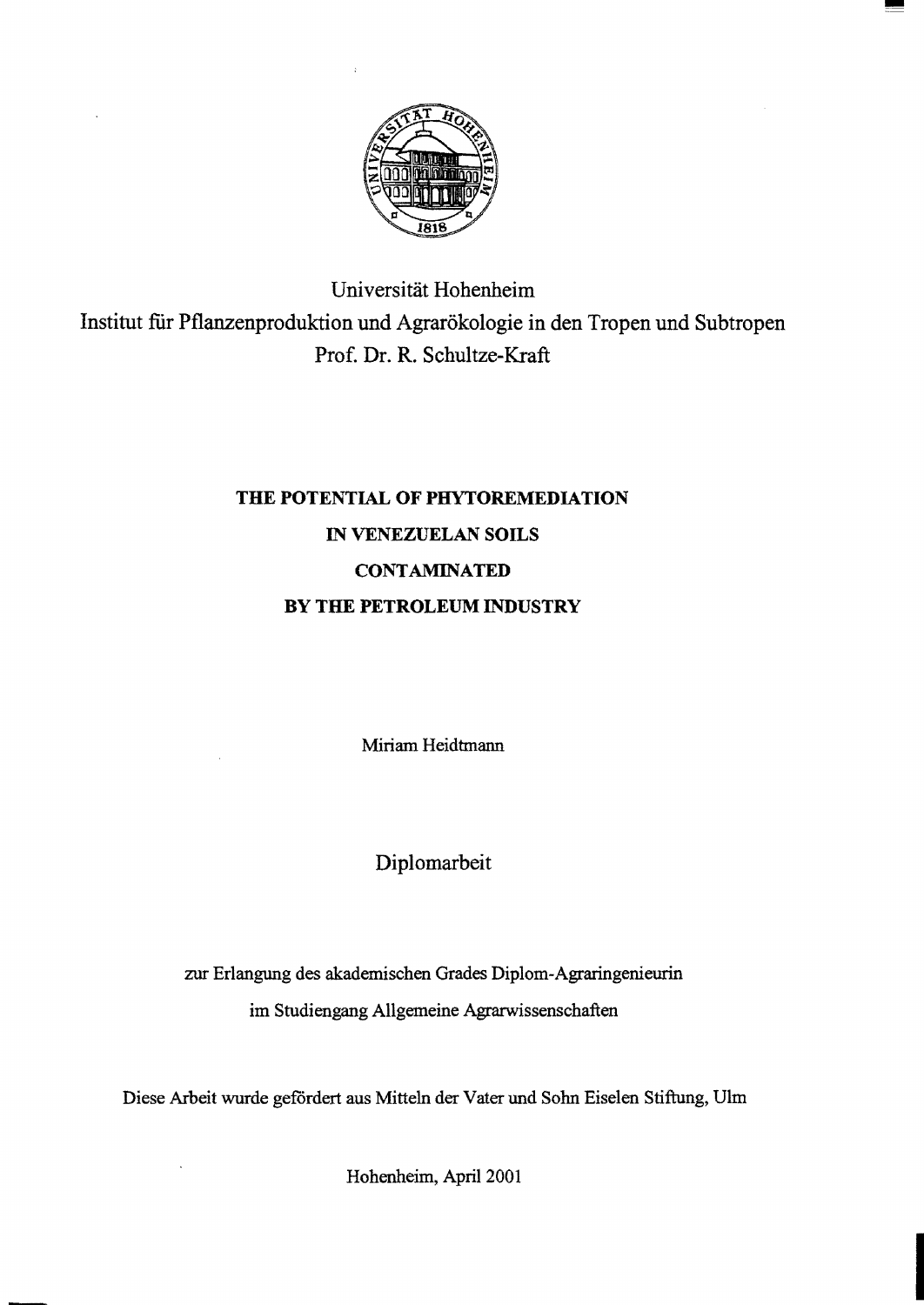## **SUMMARY**

Phytoremediation is an innovative technology which uses green plants to clean soil, water and air from organic and inorganic contaminants. The technology represents a promising alternative to conventional rehabilitation methods due to its cost efficiency. While the technology is commercially applied in different fields of soil and water rehabilitation in the United States, it is still at a research stage in Europe. In tropical and subtropical countries, the technology of phytoremediation is just starting to raise interest among researchers involved in environmental restoration.

Venezuela, as one of the largest oil-producing countries of the world, faces significant environmental contamination due to the activity of the petroleum industry whereas soil contaminated by crude oil or waste products represents the largest part of the environmental problems. Especially soils of the Eastern Savanna of Venezuela are impacted due to the high contaminated by crude oil or waste products represents the largest part of the environmental problems. Especially soils of the Eastern Savanna of Venezuela are impacted due to the high petroleum activity in the region. The sites has yet not been considered. The present study aims at evaluating the potential of the technology in Venezuela and assessing research gaps in order to allow a successful introduction of phytoremediation in the country. The evaluation is based on a comprehensive data collection which includes the presentation of the environmental impacts of the petroleum industry, the current experiences in ecological restoration of petroleum-contaminated soils in Venezuela and the current state of the art in phytoremediation.

In Venezuela, technologies are needed which allow financially as weIl as technically to clean the large amount of contaminated sites. The cost efficiency of phytoremediation has been proved during experiments and commercial applications. Technica1ly, the major limitation to phytoremediation is seen in the length of time needed for the remediation process. This limitation could be of minor importance in the tropical climate, as it has been shown that biodegradation occurs faster at higher temperatures. For the introduction of phytoremediation in Venezuela, it is essential to assess plants which are adapted to the respective climatic and edaphic conditions of the sites and which show a tolerance to hydrocarbon contamination. Special attention should be paid to leguminous plants. It has been shown that due to the symbiotic nitrogen fixation with rhizobia, legumes have an advantage compared to other plants in oil-contaminated soils. Due to the higher  $C/N$  ratio in the soil caused by the oil contamination, non-Ieguminous plants are impaired in their growth and show foliar chlorosis due to nitrogen deficiency.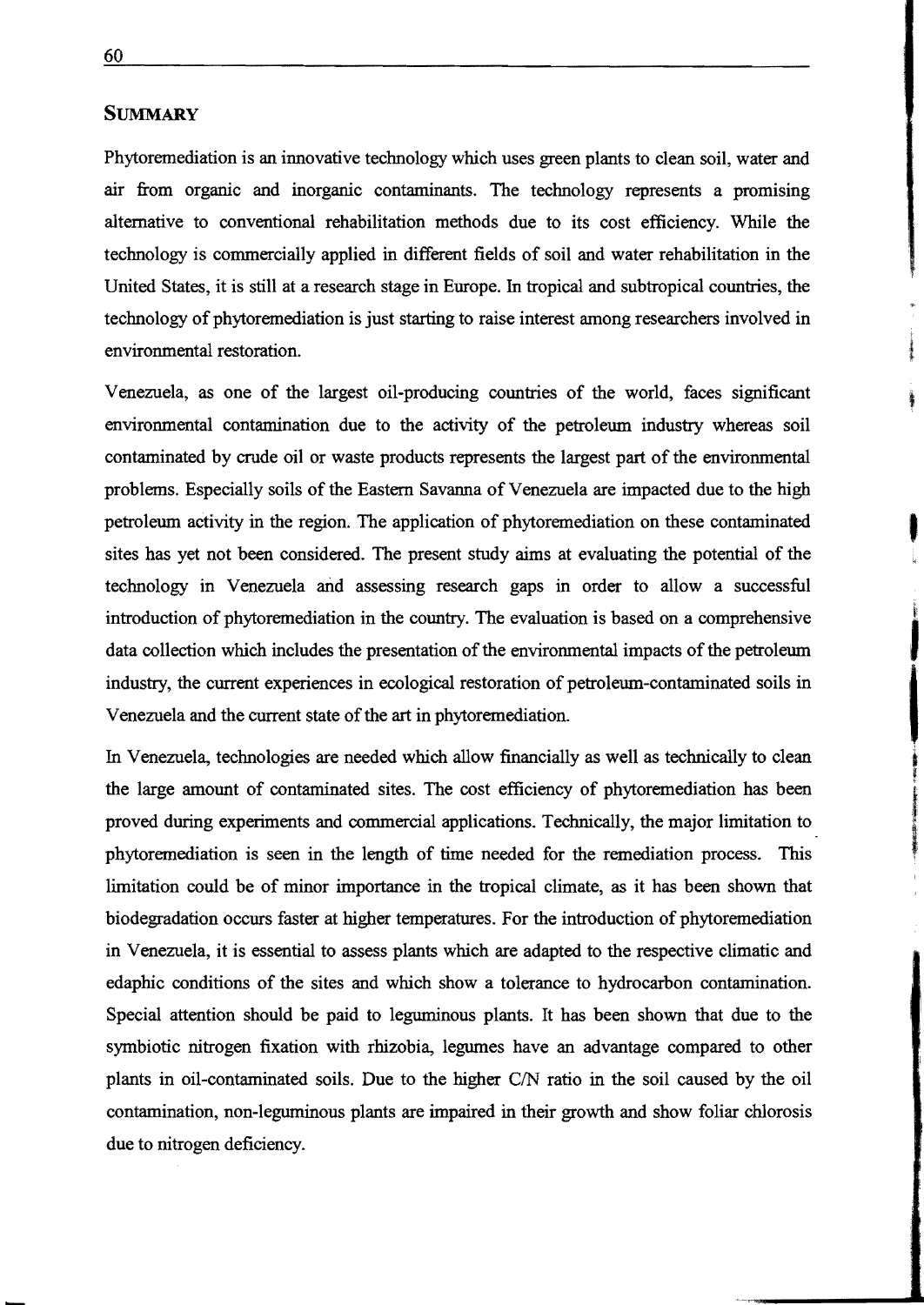The most promising application of phytoremediation in Venezuela represents the combination of bioremediation and phytoremediation. Bioremediation is a common remediation technology in Venezuela which uses microbes to degrade organie contaminants such as crude oil and oil products. Phytoremediation could be used to enhance microbial activity through the rhizosphere effect which would reduce the time required for the bioremediation process thus reducing costs. On the other hand, the establishment of a vegetation cover at the end of the remediation treatment could help to prevent erosion of the bare sites, to degrade remaining contaminants and to give an optical proof of the rehabilitation of the soil as a natural resource.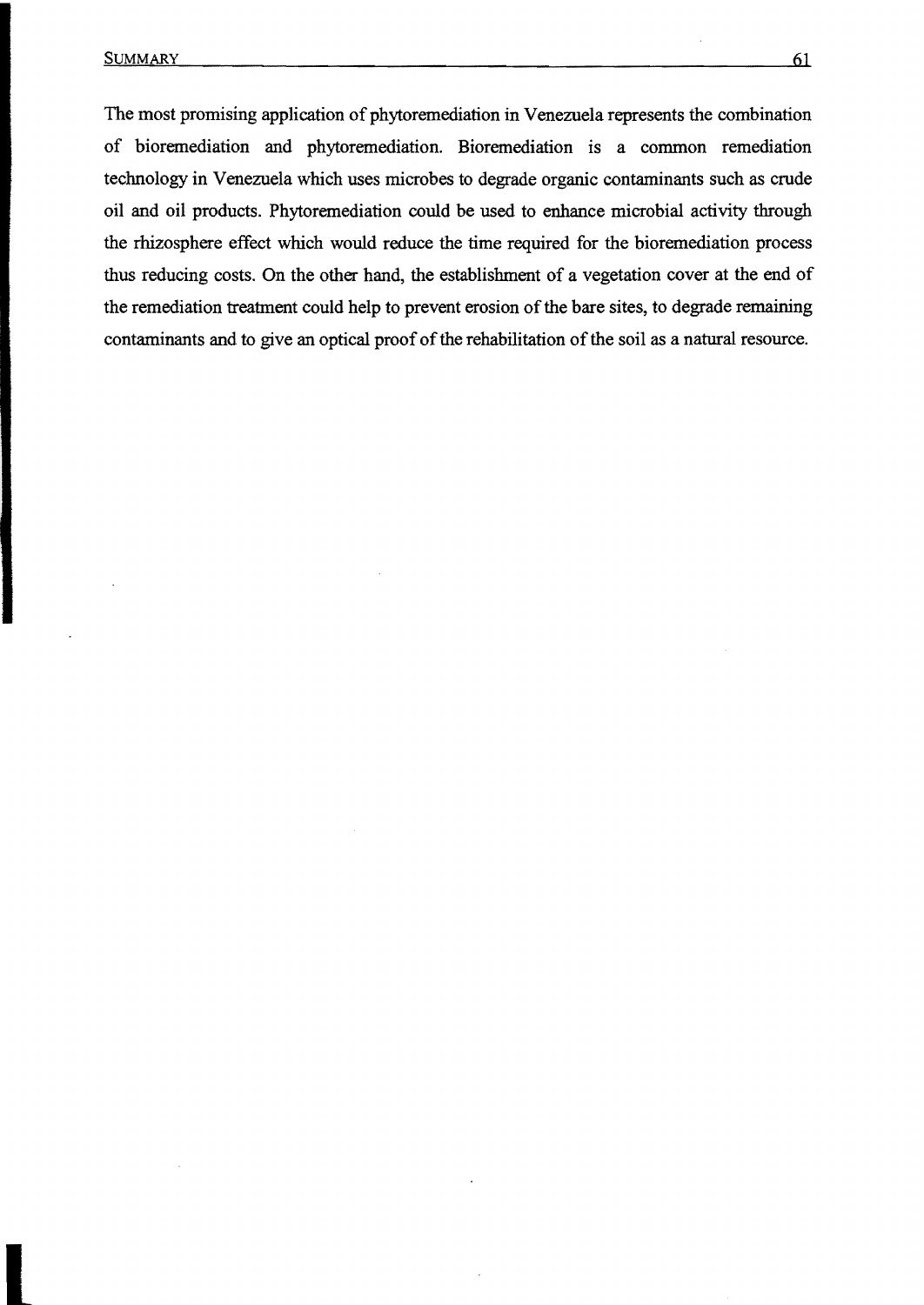## ZUSAMMENFASSUNG

Phytoremediation ist eine innovative Technologie im Bereich der Umweltsanierung und nutzt höhere Pflanzen, um Boden, Wasser und Luft von organischen und anorganischen Schadstoffen zu reinigen. Diese Methode stellt aufgrund der erheblichen Kostenreduzierung eine vielversprechende Alternative zu konventionellen Sanierungsmaßnahmen dar. In Nordamerika wird diese Methode mittlerweile in verschiedenen Bereichen kommerziell eingesetzt, während in Europa die Anwendung noch größtenteils erforscht wird. In tropischen und subtropischen Ländern ist Phytoremediation dagegen noch weitgehend unbekannt.

In Venezuela, einem der wichtigsten erdölproduzierenden Länder der Welt, sind in großem Maß Landflächen durch Rohöl und Abfallprodukte der Erdölindustrie kontaminiert. Vor allem die Savannenböden im Osten des Landes sind durch die ausprägte Erdölförderung in diesem Teil Venezuelas stark. belastet. Die Anwendung der Phytoremediation auf diesen kontaminierten Flächen ist unter Berücksichtigung des tropischen Klimas und geeigneter einheimischen Pflanzen bisher noch nicht untersucht worden. Die vorliegende Studie hat zum Ziel, durch eine Darstellung der Auswirkungen der Erdölindustrie auf die Umwelt, den derzeitigen Erfahrungen im Bereich der ökologischen Rehabilitierung von erdölverseuchten Flächen in Venezuela und den bestehenden Erkenntnisse über Phytoremediation das Potential der Technologie in Venezuela zu erfassen.

Um die gesetzlichen Vorschriften zur Einhaltung der venezolanischen Umweltrichtlinien zu befolgen, sind dringend Maßnahmen erforderlich, die es finanziell, aber auch technisch ermöglichen, die entsprechenden Flächen zu reinigen. Die Kostenreduzierung durch Phytoremediation hat sich in vielen Feldexperimenten bestätigt, allerdings wird als Nachteil der Methode der Zeitfaktor genannt. Dieser könnte im tropischen Klima eine geringere Rolle spielen, da gezeigt wurde, dass sich der Prozess der Biodegradation bei höheren Temperaturen schneller vollzieht. Für die Einführung von Phytoremediation ist es zunächst wichtig, Pflanzen zu bestimmen, die an die jeweiligen Klima- und Bodenverhältnisse angepasst sind und die eine Toleranz gegenüber Erdölverunreinigung besitzen. Besonderer Wert sollte hierbei auf Leguminosen gelegt werden. Es wurde gezeigt, dass Leguminosen in erdölverseuchten Böden aufgrund der symbiotischen Stickstofffixierung mit Rhizobien einen Vorteil gegenüber anderen Pflanzen haben, welche wegen des erhöhten C/N Verhältnis im Boden durch die Einwirkung des Erdöls in ihrem Wachstum eingeschränkt sind.